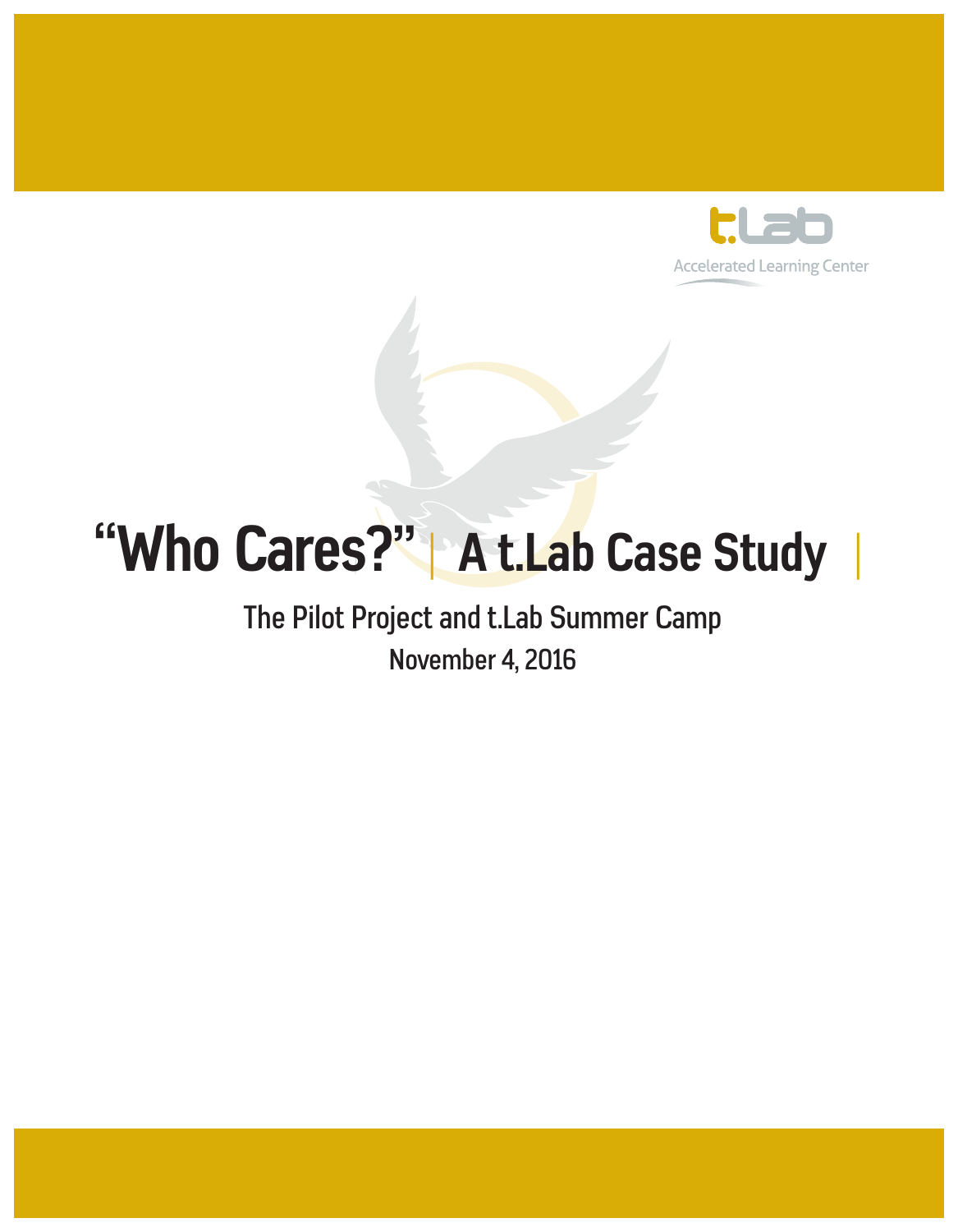

t.Lab Global | tlab-global.com | 888 327-3387, ext 0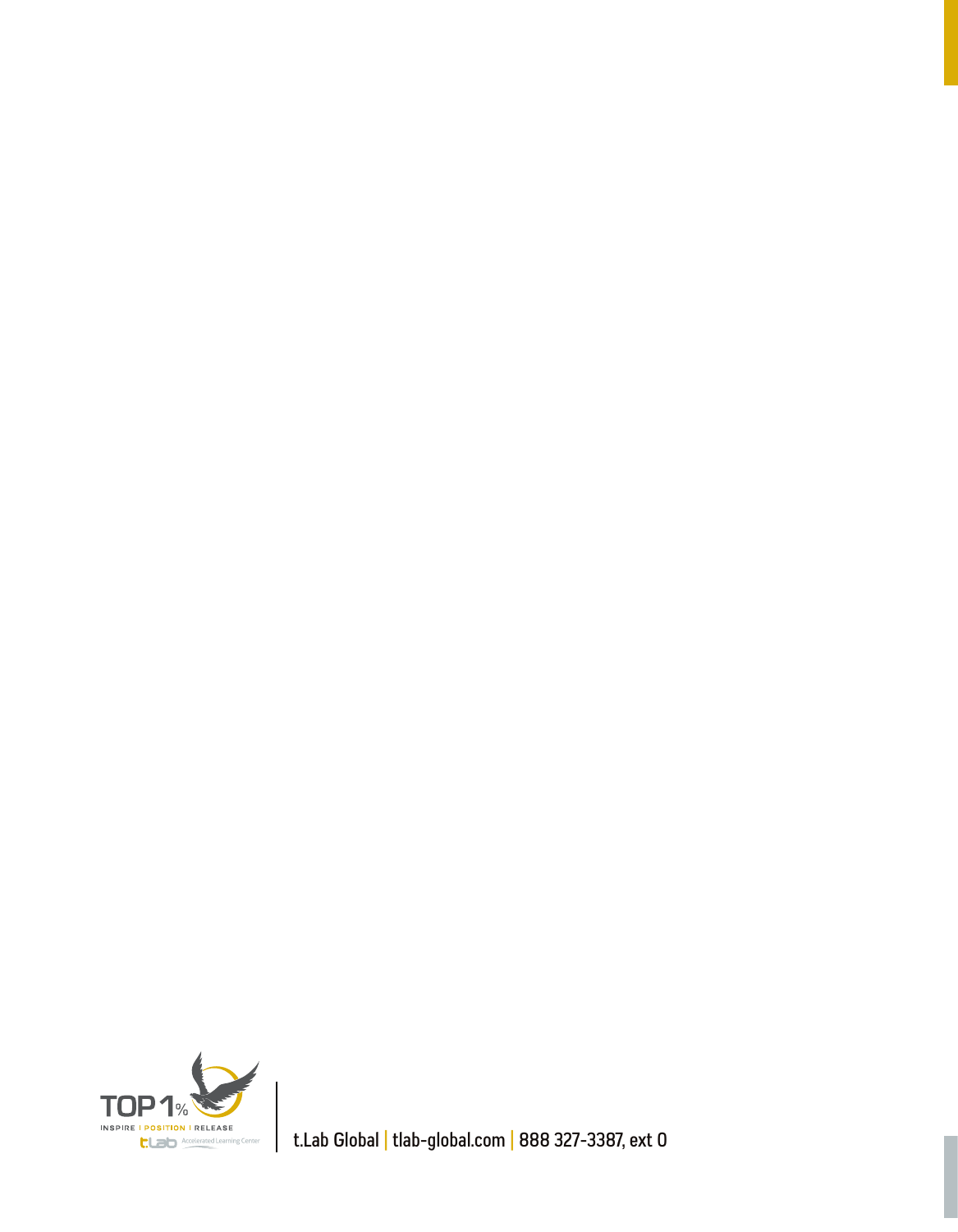

## **"Who Cares?"** | **A t.Lab Case Study**

#### "Dr. Nixon, why do you care about us so much anyway? Nobody cares."

Miss Kelly Green, 9th grade student in case study

**Why indeed?** Miss Kelly Green (name changed) is a student in the 9th grade who participated in the Pilot Project. The Pilot Project began when the Pilot Academy (not their real name) engaged t.Lab to assess and deliver academic development services for targeted students qualifying for Title 1 Funding. In addition, they expected to integrate parents into the process. This, of course, was a definite win-win situation considering that parental involvement is a paramount principle of t.Lab. But before we tell you about the Pilot Project in greater detail, let us first address the question posed by one of the participants in the Project.

Miss Green was an ambitious young lady who was also very shy. Her plans upon entering the program were to complete high school with honors, realize the top 1% performance on the ACT and to be admitted into Oxford University on an academic scholarship. Lofty, but exciting goals from this quiet teen. Yet her question was very revealing of a systemic problem in the education crisis we currently face. Our young people have very little confidence that they matter. They, seemingly, have accepted the fact that they can reach goals without the leadership of those commissioned to teach them, lead them and guide them. Unfortunately, she was not far from the truth, rather, her attitude about leadership in the educational system points to yet another deficiency to be conquered.

**Specifically, creation of a learning environment that will nurture students, encourage creativity and improve learning would have to overhaul negative attitudes from students, parents and educators.** The first task, however, was to assess the educational levels of the 68 students who would enter the Project. With this accomplished, learning plans, including targeted improvement metrics for English, Math, Language, Reading, Technology, and Vocabulary were established for each

student. The results of assessment testing confirmed a need for radical intervention for each student participating in the pilot.



#### THE SURVEY SAYS

English, Math, Language, Reading, Technology and Vocabulary are critical applications for all students in the 21st century. Using Linkit, a common core aligned assessment tool, the average scores for Pilot Academy students participating in the program were 28% in ELA (English Language Arts) and 32% in Math. National scores range from 40%-50% higher. Each Pilot student operated substantially below their card marking scores and their grade level, as validated per ELA and Math assessment tests.

Not only did their scores prove a need for improvement but their attitudes did as well. Initially, each student's desire was to avoid t.Lab Summer Camp. Their desire was to participate in sports, gaming, drawing, and/or listening to music. Finally, upon the start of camp, a few students engaged in aggressive and negative behavior towards each other and sometimes towards t.Lab staff members.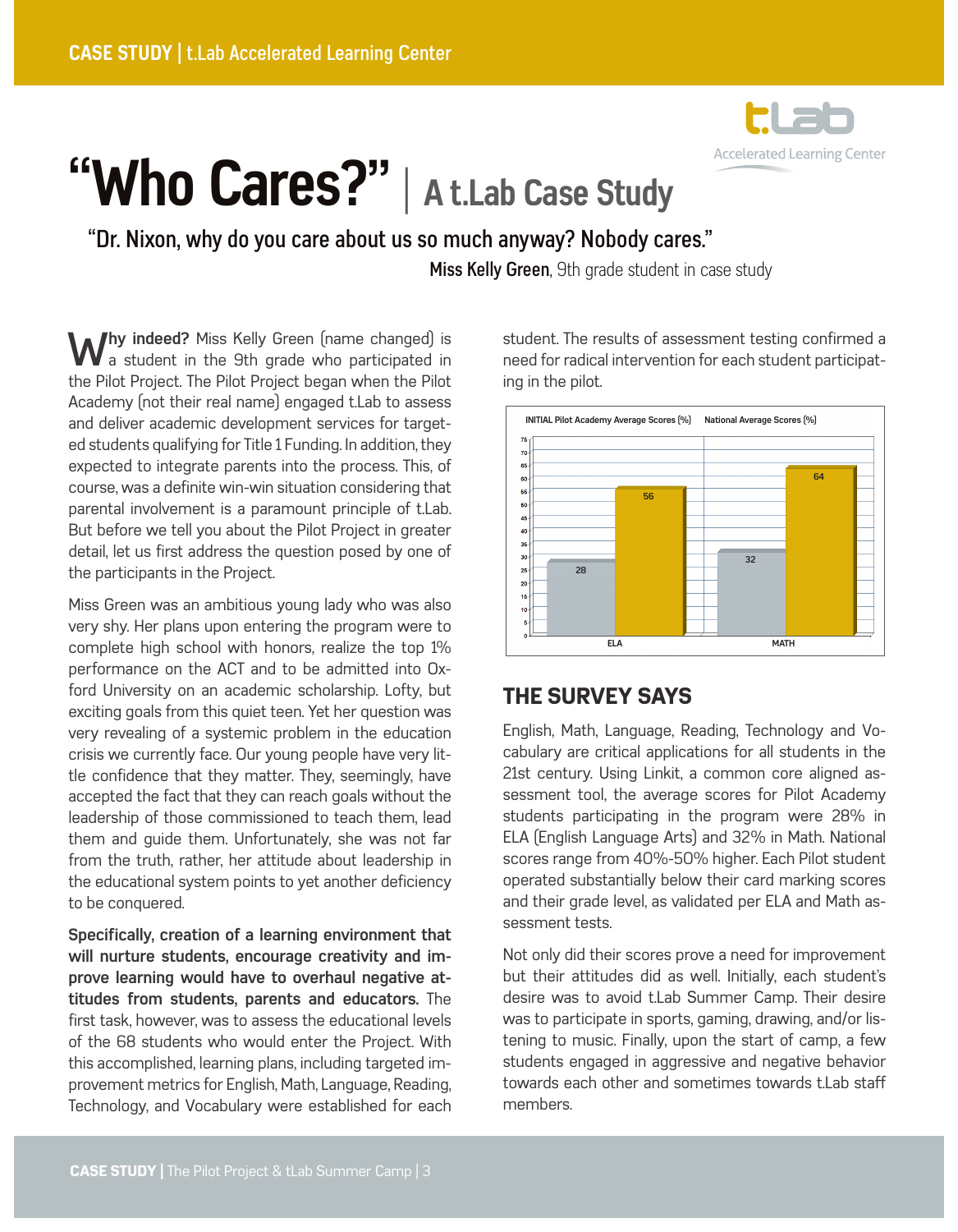#### OFF TO A ROCKY START



The Pilot Project was rife with problems, inconsistencies and limited cooperation right from the beginning. As stated, the students were not committed to the program, and neither were parents. Even the Academy proved less than fully invested in the success of the Project. This initial pilot project was to include 100 students, however due to many execution issues we were only able to assess 68 students after 5 months of frustrating work with Project Academy's leadership. We did not get an opportunity to move beyond assessment with the students and parents—from January through June 2015. We encountered issues of incompetence in scheduling student access, facility access, record access, and coordinating efforts with staff and leadership.

After a meeting with Pilot Academy's fiduciary and operations leaders—it was begrudgingly agreed to do a 7 week summer camp. They believed that the problems of not being able to work with students from Pilot Academy was t.Lab's rigidness and inflexibility.

#### STUDENT/PARENT PRIORITIES:

Pilot Academy staff, students and parents needed to be convinced that t.Lab would actually make a difference in the children's academic status. Until they were convinced; other mentoring programs, field trips, social activities and family activities were more of a priority.

#### PILOT ACADEMY:

The Academy's commitment to the Pilot Project was less than desirable. Several key factors that would impact successful completion of the Project were not adhered to as agreed.

• **Absence of clear collaboration**—In the assessment process and development of the learning plans for

each student, t.Lab repeatedly sought input from the Academy. We were denied access to the teachers who were most familiar with the students. We were unable to ascertain if or what additional factors may have influenced the learning capabilities of the students. Not only that, but records were extremely unorganized, the Academy was unorganized and t.Lab was denied access to student records. One of the most critical events in this process—collaboration—was absent from the start. And as a result, additional duties were heaped upon t.Lab, as developing a learning plan without addressing critical skill needs and shortcomings would not benefit anyone, certainly not the students.

- **Unplanned workload**—Limited parental involvement and very limited staff involvement shifted the administrative responsibility to t.Lab This included completing:
	- 1) Student applications
	- 2) Leadership assessment
	- 3) Academic regimen
	- 4) General administrative tasks

As well, there were approximately 11 sessions where very few or no parents/students appeared for planned sessions. This included sessions where t.Lab provided round trip bus transportation to and from its headquarters for planned parental/student work sessions. t.Lab was not compensated for any of these activities. The cost realized by t.Lab by end of June 2015 was approximately \$8,500.00.

- **Unclear motives**—The initial commitment was that 68 students would enter the Pilot Project. t.Lab completed assessments and developed learning plans for 68 students.
	- 1) However, when the Summer Camp began in July, 2015 it opened with 8 students—60 less than committed.
	- 2) t.Lab was not fully compensated for their work, however continued on with the Project.

Actions like this clearly point to an assumption that the students are not the priority, but federal dollars are.

• **Resource constraints**—Not only was access to Pilot Academy staff and teachers restricted, but the Academy's administration was noticeably unavailable. t.Lab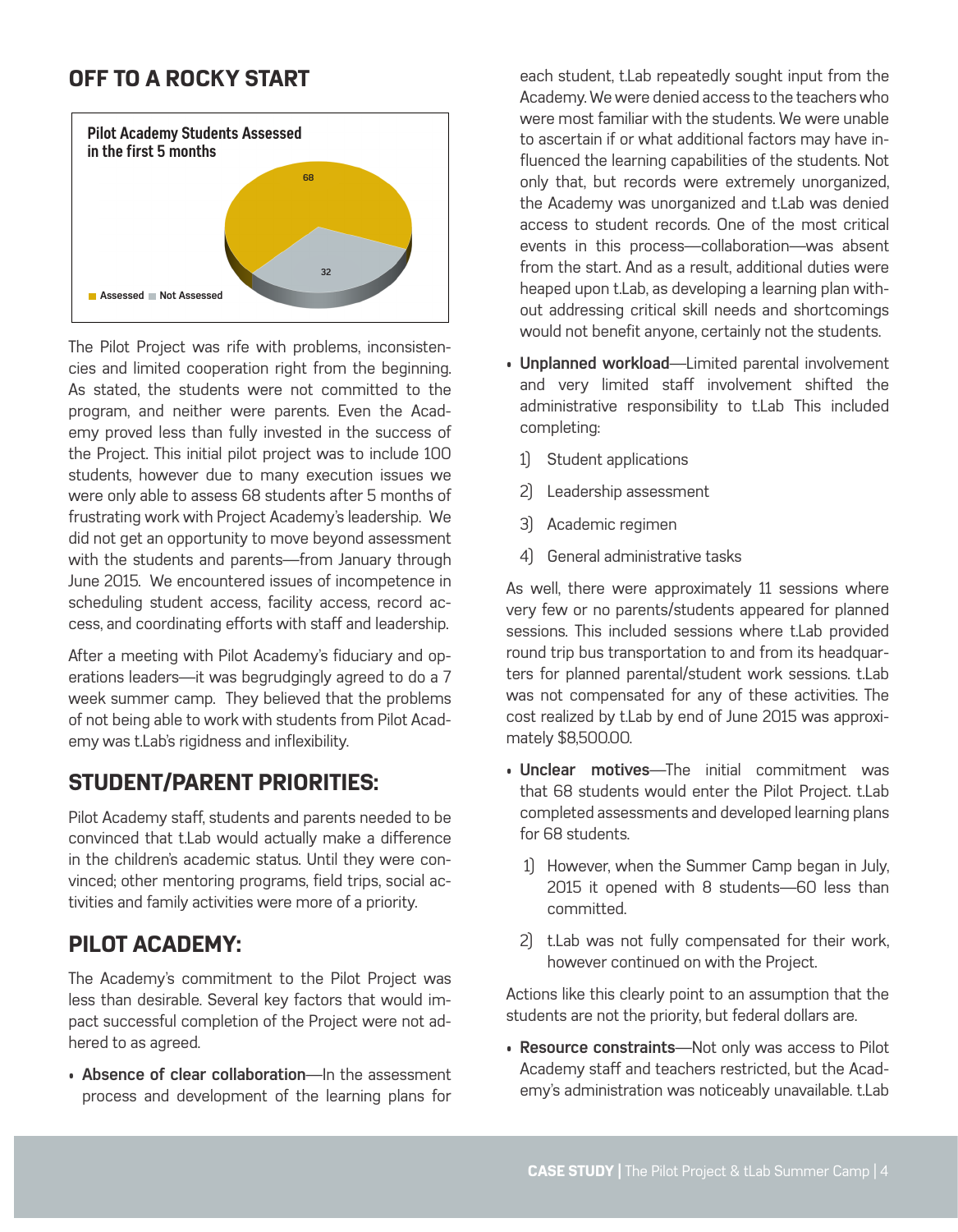was still held accountable for meeting deadlines and met them. Also, computer equipment (headphones), and especially operating system software frequently failed.

#### **The Summer Camp was in jeopardy from the start because:**

- Students were not interested, they didn't believe they mattered.
- Parents were not committed, seemingly they either resented the additional time/resources required for participation or they did not feel they had much to offer (regarding their own participation)
- The Academy (a Charter school) appeared more interested in the funding support than the academic improvement of their students.

#### **The Pilot Project & t.Lab Summer Camp**  SUMMER CAMP GOALS, OBJECTIVES AND SCOPE

- To increase student performance levels in ELA and Math
- To identify repeatable systems to enable targeted students with "priority status" to realize grade level performance standards within two (2) years.

To accomplish these goals, t.Lab proposed the following steps:

- 1) Meet with Pilot Academy Leadership, confirm logistics and plans for summer sessions at t.Lab Headquarters. This would include travel to t.Lab Headquarters and weekly status reporting.
- 2) Contact each participant (parents), confirm availability and desire to participate in summer program.
- 3 Revise student teams—based on availability and desire to participate.
- 4) A special focus on 8th grade students transitioning to high school.
- 5) Initiate Pilot Project summer sessions.

t.Lab was entrusted with enhancing the academic skills of eight students from Pilot Academy from July 13, 2015 through August 27, 2015. Six students actually participated in the summer program as two of the eight dropped out. t.Lab collaborated with the parents of each student. The target academic goal was to increase student performance by 5% in Math and ELA over a seven week period.

#### AND SO WE BEGAN…

…at the beginning. Certainly manners, respect for others and common decency are character traits we expect the students to bring with them to the program. This was not so, they didn't really want to be there and had no confidence that their situation would improve by being there. One of the first actions we took was to institute morning and afternoon huddles. The function was to introduce the students to a paradigm shift in the way they saw themselves, their peers and t.Lab leadership. It was clear that self-esteem was at a major deficit. We made the focus of the huddles a time of encouraging. We spoke encouraging words to the students and required they do the same to each other. They began to speak encouraging words to each other, they began to bond together. The normal, daily conflicts among them were greatly reduced. The students were affected by commonality of purpose and a general improvement in how they felt about themselves.

Another blessing we took full advantage of was Dr. Charisse Gibert. She is a pastor at Detroit World Outreach and the wife of Bishop Ben Gibert. And considering that we had no anecdotal data from the educators who had been working with our students every day, we knew we needed to get to know them better and quickly. Dr. Charisse helped us by conducting multiple one-hour coaching sessions with the students. She quickly determined their self-esteem and trust levels were low and other important factors. Dr. Charisse used a variety of instruments to interact and engage the students. She was able to gain student trust immediately. The students shared both personal and professional information and thus enabled a path to academic transformation.

#### THE ASSESSMENT

As previously mentioned, the ELA and Math scores of the students were significantly below national averages by 40–50%. Additionally, we discovered the recorded grades of the students were deceiving—to the students. If the most recent card marking grade was A. the assessment rated the student at C level. Students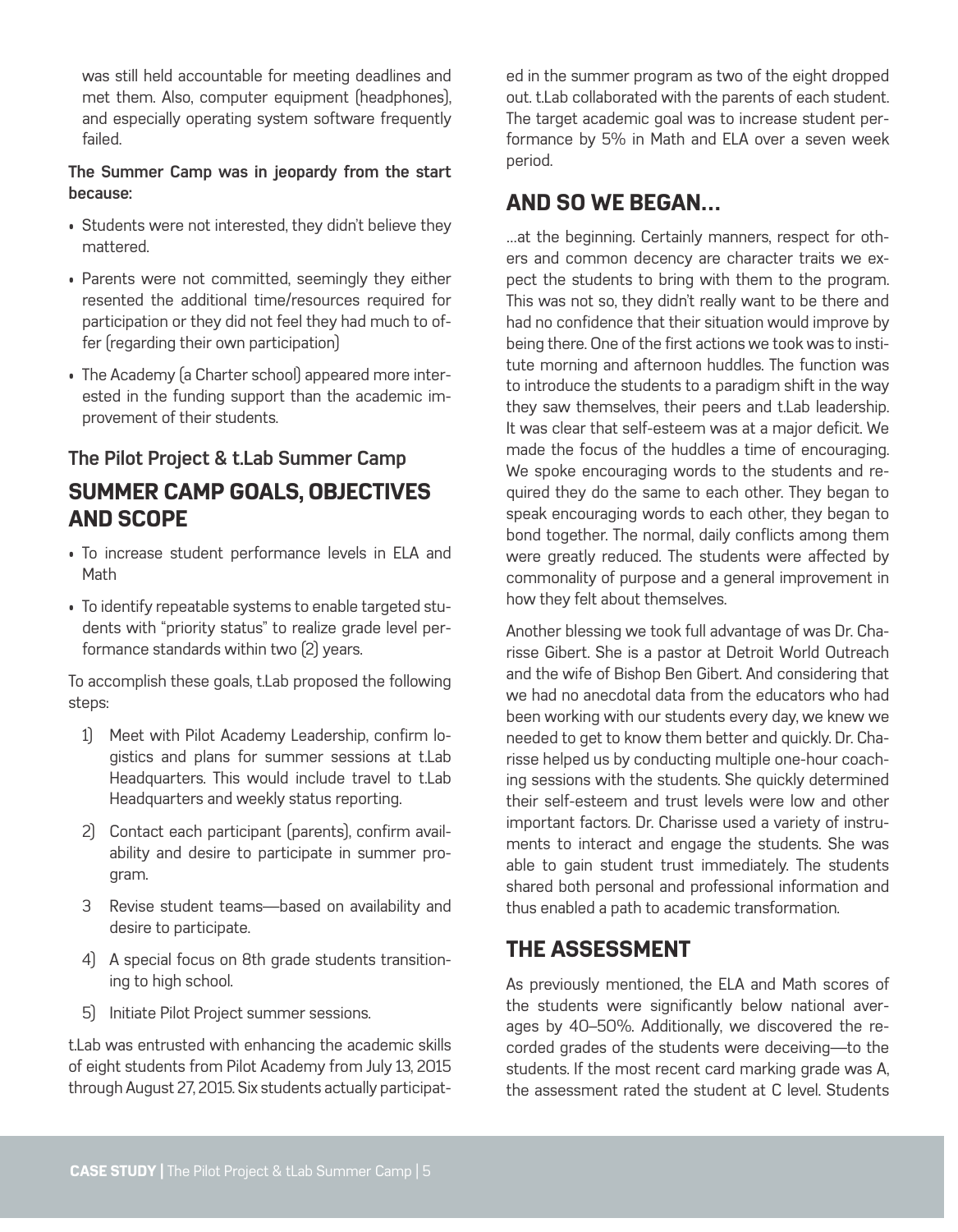whose report card grades were B or C were assessed at D or E levels.

Another important discovery was extremely critical in helping the children reach the goals we set. We were only privy to this information after developing a trust level with them. While it was not initially part of the Project, having to provide daily transportation from the Academy to t.lab turned out to be a blessing in disguise —albeit an expensive one. During the bus rides from the Academy to t.Lab, then back to the Academy we engaged the students in conversation. We engaged their minds preparing them for their t.Lab sessions; preparing them to plan their after school time and speaking encouraging, positive words.

The information we got from Dr. Charisse's efforts clued us in to perform as much time mentoring the students as we did tutoring them. It gave us an opportunity to work on character development as well. And it was in conversation with one of the students we discovered a critical piece. When a student was asked "why didn't you take notes?" The student responded "Well, Dr. Nixon—I don't know how."

While this was disparaging, it was also a sign that our plans were working. Obviously the student felt as if t.Lab did indeed care about him. So we witnessed the vicious cycle perpetuated when schools hang their kids out there unprepared. Test scores come back that "Johnny can't read!" This is especially true in urban areas, but the truth is they are not prepared for tests. They don't have good study habits and they are not taught how to study or how to take notes, making it nearly impossible for them to adequately prepare for tests. Their notes are disorganized and chaotic as are their study habits.

Added to existing t.Lab goals was the focus on interpersonal, character building skills as well as an introduction to effective study habits. Now we could begin working with the kids.

#### RECAP

- All parties concerned, with the exception of t.Lab, came to the program with such low expectations that success was scoffed at in disbelief
- The Academy administration, especially, was uncooperative to the point where their actions could be considered sabotage.
- The Academy did not live up to their part of the process, subsequently ignoring:
	- o The number of students committed to the program (after assessing all of them)
	- o The resources required to transport the kids to t.Lab
	- o The equipment and software was substandard, basically unusable
	- o The Academy denied t.Lab access to the student's primary teachers and provided a minimal amount of student data
	- o The Academy did not perform various administrative functions like registering the kids into the Project
- t.Lab developed learning plans for the students with minimal input from the Academy
- t.Lab had added responsibilities to handle functions originally agreed to be handled by Academy administration
- In addition to the t.Lab Summer Camp Goals of:
	- o Increasing student performance levels in ELA and Math to 5%.
	- o Identifying repeatable systems to enable targeted students with "priority status" to realize grade level performance standards within two (2) years.

New goals were added, namely:

- o Develop a system of trust with the students that conveyed a sincere care for/about them. This linked directly with their self-esteem issues
- o Ensure that study habit/note-taking skills were not only enhanced, but in most cases introduced

#### DAILY ACTIVITIES:

Our days began with the bus ride from Pilot Academy to t.Lab headquarters at Detroit World Outreach and ended with the bus ride back to the Academy. We provided breakfast and lunch for the children. The following activity log describes the typical day at t.Lab Summer Camp.

- 1. Bus to thab
- 2. Case Study—often about topics specific to students (i.e., bullying)
- 3. Morning Huddle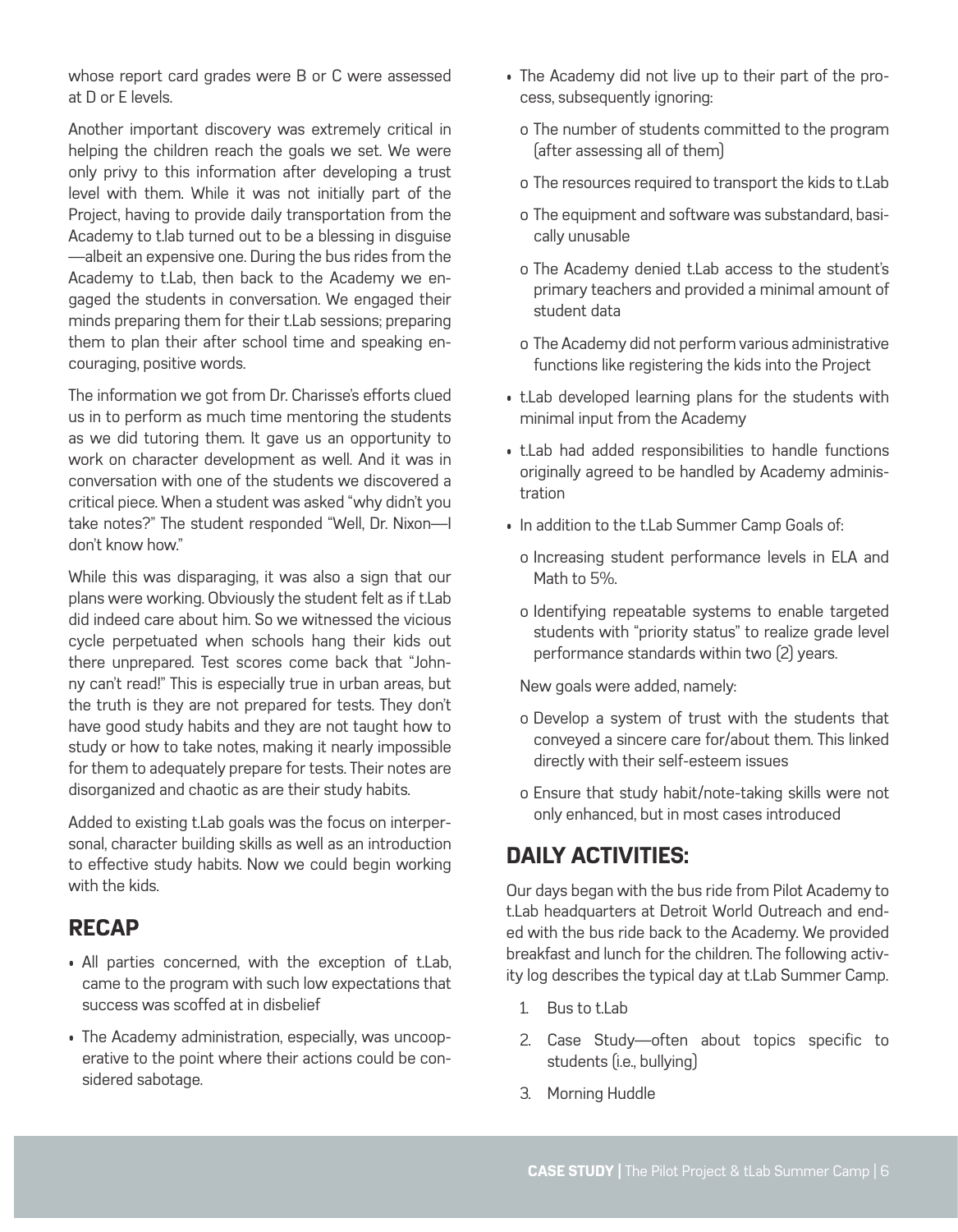- 4. Performance Review and Coaching
- 5. Skill Development and Tutoring
- 6. Working Lunch
- 7. Read A Book and Produce Book Reports
- 8. Afternoon Huddle
- 9. Review Agenda for Next Day
- 10. Bus to Pilot Academy

#### **Some of the other critical activities included:**

- Completed leadership skills of Pilot Academy students.
- Established leadership development plans for Pilot Academy students.
- Completed training in software tools and email systems.
- Conducted academic games
- Weekly staff meetings including brainstorming for enhanced student performance.
- Students completed daily performance scorecards.

#### TRANSFORMATION BEGINS

Difficulties and obstacles have been stated, yet it should be noted several students missed more than one day during an already aggressive plan. Parents were not always in place as agreed upon. "I'm doing the best I can!" one parent lamented; a single mom who worked multiple jobs. Academy administration said the t.Lab outline was too rigid and moved as far away from the Project as possible without endangering funding via Pilot Academy's Fiduciary Achievements and accolades never came from the Academy. In fact, successes of the Project along with recommendations for continuing the successes of the students were never seen by the Board.

They didn't want their dismal results measured up against the t.Lab Project. In an example of how this attitude of the Academy was, seemingly, mean-spirited; the Academy administrator was in the parking lot for the arrival of the bus at t.Lab on the first day. This person was not interested in supporting the students or cheering them on. They only came to watch t.Lab and make sure the t.Lab bus actually picked up the kids. When their presence was noted, they were encouraged to come

over and at least greet their students!

Nevertheless, transformation began and the students were, happily, in the thick of it. The changes, during this seven week Project, were characterized by:

- 1. Student transparency and openness about academic and personal challenges.
- 2. Student acknowledgement of environmental conditions that changed their feelings about academics and learning (i.e. t.Lab staff cares about me!).
- 3. Student demands for increased time and days in academic activities and t.Lab.
- 4. Student excitement while sharing daily t.Lab experiences with parents and family.
- 5. Students verbally encourage each other and engage together in academic activities.
- 6. Staff engagement and excitement about the prospects of student performance gains.
- 7. **Student academic performance gains in ELA and Math—average gain 11%.**

#### THE RESULTS ARE IN!

Yes, it is true! Our students exceeded our goal of 5% improvement in ELA and Math;. averaging an 11% increase in scores!

The Pilot Project—t.Lab Summer Camp was successful. It realized it's primary objectives while serving as a catalyst for a change in the attitudes and behaviors of each student. Before we conclude the matter, we would like to provide a brief introduction to our students and showcase their progress. Ultimately, their desire to improve is the success of the Project.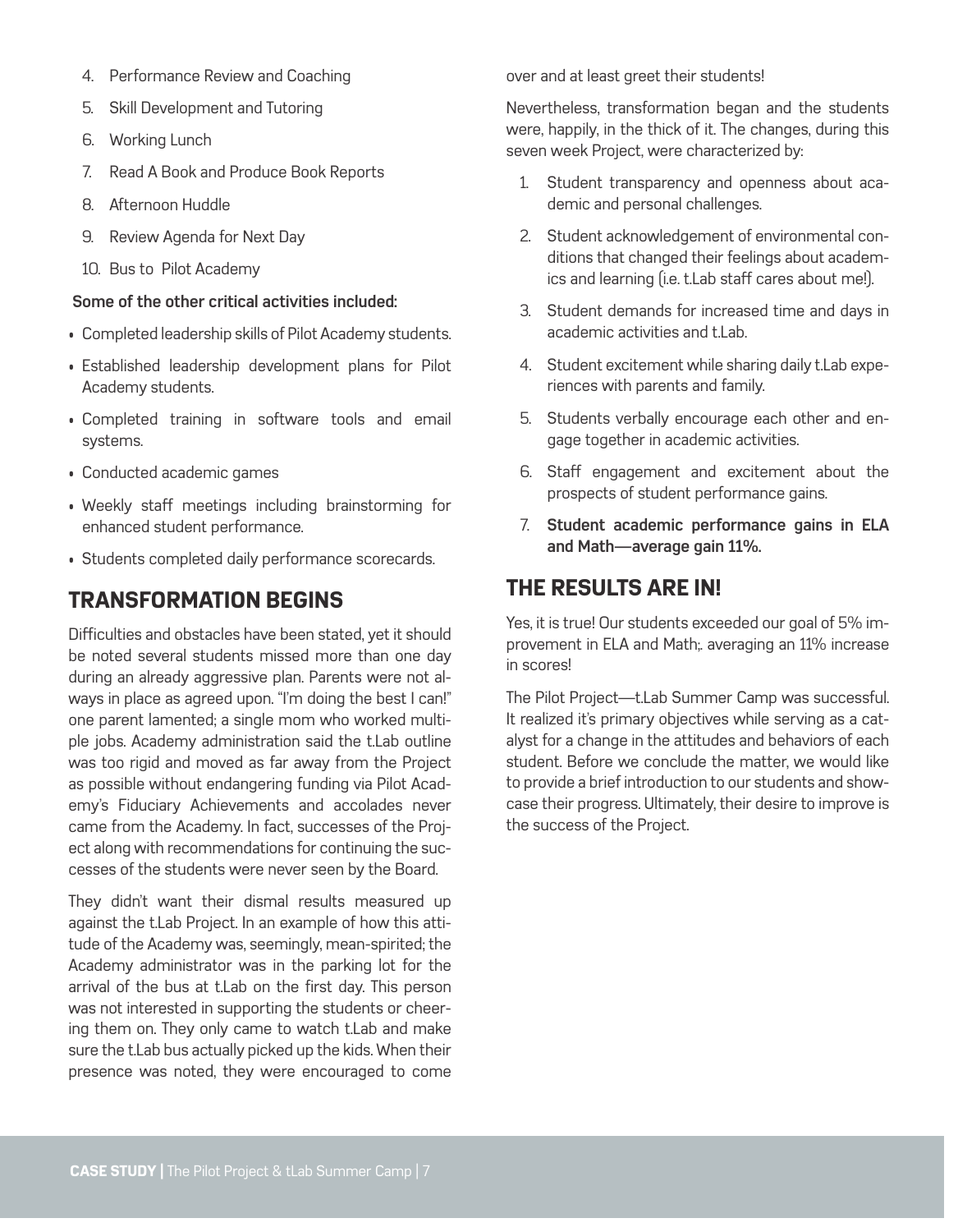

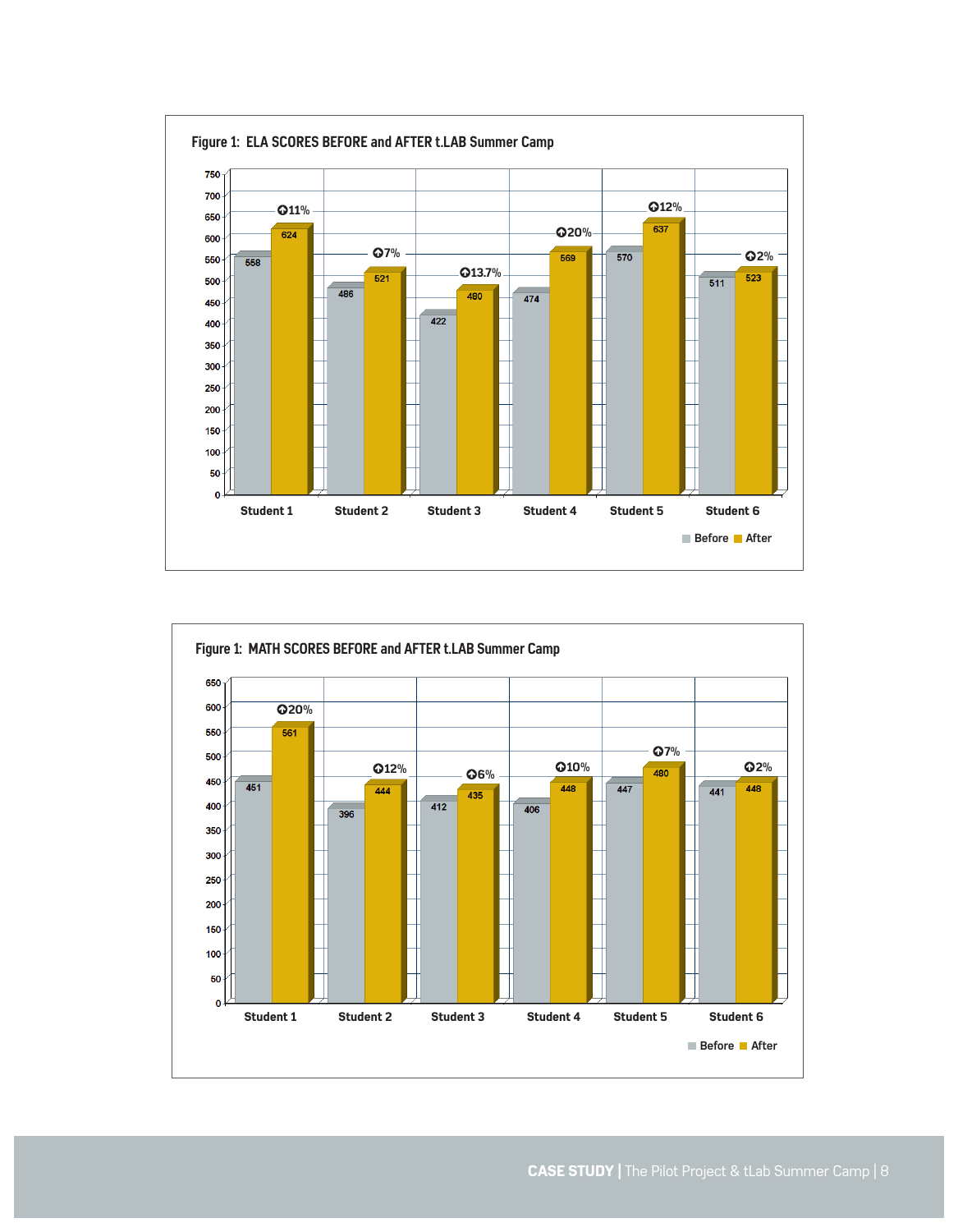| <b>STUDENT</b>                                                                                                                                                                                                                                                                                                                                                                                                                                                                                                                                                                         | <b>ELA</b>                                                           | <b>MATH</b>                                                        |
|----------------------------------------------------------------------------------------------------------------------------------------------------------------------------------------------------------------------------------------------------------------------------------------------------------------------------------------------------------------------------------------------------------------------------------------------------------------------------------------------------------------------------------------------------------------------------------------|----------------------------------------------------------------------|--------------------------------------------------------------------|
| 1. STUDENT 1, 9TH GRADE, is a talented, focused young lady with high<br>academic goals. She was also a bit subdued. After the coaching sessions<br>proved that t.Lab staff did indeed care about her and her success she be-<br>gan to blossom. Student 1's confidence grew and her natural leadership<br>abilities were used to inspire the team. She placed 1st in the Academic<br>Games and was selected the t.Lab Summer Camp Most Valuable Stu-<br>dent. She has become a strong independent learner.                                                                             | <b>BEFORE: 558</b><br><b>AFTER: 624</b><br><b>IMPROVEMENT: 11%</b>   | <b>BEFORE: 451</b><br><b>AFTER: 561</b><br><b>IMPROVEMENT: 20%</b> |
|                                                                                                                                                                                                                                                                                                                                                                                                                                                                                                                                                                                        |                                                                      |                                                                    |
| 2. STUDENT 2, 5TH GRADE, is an analytical problem solver with a clear<br>and direct communication method. He was often easily distracted, pre-<br>ferring to play video games than schoolwork. Student 2 was transformed<br>also; his attitude began to change as he realized the t.Lab experience was<br>genuine. He volunteered for various assignments and led efforts to es-<br>tablish a template for the weekly book project. His leadership skills came<br>to the forefront as he began leading team huddles and becoming more<br>organized, subsequently more successful.      | <b>BEFORE: 486</b><br><b>AFTER: 521</b><br><b>IMPROVEMENT: 7%</b>    | <b>BEFORE: 396</b><br><b>AFTER: 444</b><br><b>IMPROVEMENT: 12%</b> |
|                                                                                                                                                                                                                                                                                                                                                                                                                                                                                                                                                                                        |                                                                      |                                                                    |
| 3. STUDENT 3, 5TH GRADE, is keenly sensitive to the environment, an<br>excellent listener who rises to meet most challenges. She was crowned<br>the 1st Summer Academic Games Champion. Student 3 was involved in<br>verbal altercations and she missed a few days of Summer Camp. De-<br>spite these challenges she was the first student to requests additional<br>academic development time. As her attitude improved and she began to<br>trust t.Lab, it became clear that her communication skills and powers of<br>observation will be great tools as she remains focused.       | <b>BEFORE: 422</b><br><b>AFTER: 480</b><br><b>IMPROVEMENT: 13.7%</b> | <b>BEFORE: 412</b><br><b>AFTER: 435</b><br><b>IMPROVEMENT: 6%</b>  |
|                                                                                                                                                                                                                                                                                                                                                                                                                                                                                                                                                                                        |                                                                      |                                                                    |
| 4. STUDENT 4, 6TH GRADE, is analytical, curious, a visionary thinker and<br>very creative. He was also one of those give to verbal assault of his peers.<br>Once he realized that t.Lab staff was genuine and actually cared about<br>the students, his attitude changed. Student 4 became a champion for<br>the "read a book per week" project and encouraged others to learn for-<br>eign languages. His interest in software development was an impetus<br>to improved ELA and Math scores. With the new level of confidence and<br>focus, he is sure to become a top performer.    | <b>BEFORE: 474</b><br><b>AFTER: 569</b><br><b>IMPROVEMENT: 20%</b>   | <b>BEFORE: 406</b><br><b>AFTER: 448</b><br><b>IMPROVEMENT: 10%</b> |
|                                                                                                                                                                                                                                                                                                                                                                                                                                                                                                                                                                                        |                                                                      |                                                                    |
| 5. STUDENT 5, 6TH GRADE, is a talented student with significant skills<br>and potential. During the Project it was determined he did not qualify for<br>Title 1 funding. T.Lab decided to allow Student 5's journey to continue.<br>He lacked discipline and was often disobedient but he was a voracious<br>reader and excellent in Math. Continuing in the Project provided much<br>needed structure in which he could realize improvement. His interests in<br>gaming, music, movies, and software development helped him plug into<br>the Project and increase his success levels. | <b>BEFORE: 570</b><br><b>AFTER: 637</b><br><b>IMPROVEMENT: 12%</b>   | <b>BEFORE: 447</b><br><b>AFTER: 480</b><br><b>IMPROVEMENT: 7%</b>  |
|                                                                                                                                                                                                                                                                                                                                                                                                                                                                                                                                                                                        |                                                                      |                                                                    |
| 6. Student 6, 4th Grade, missed over 3.5 weeks of camp sessions and<br>still realized increased performance scores. Like the other Pilot Academy<br>students he is very creative and was not much interested in t.Lab. His at-<br>titude and confidence levels evolved and began to increase significantly<br>during weeks 6 and 7 of Summer Camp. Despite his limited time in t.Lab<br>Summer Camp, his ELA and Math scores improved.<br>7. Student 7, 7th Grade (dropped out of Project)                                                                                             | <b>BEFORE: 511</b><br><b>AFTER: 523</b><br><b>IMPROVEMENT: 2%</b>    | <b>BEFORE: 441</b><br><b>AFTER: 448</b><br><b>IMPROVEMENT: 2%</b>  |
|                                                                                                                                                                                                                                                                                                                                                                                                                                                                                                                                                                                        |                                                                      |                                                                    |
| 8. Student 8, 7th Grade (dropped out of Project)                                                                                                                                                                                                                                                                                                                                                                                                                                                                                                                                       |                                                                      |                                                                    |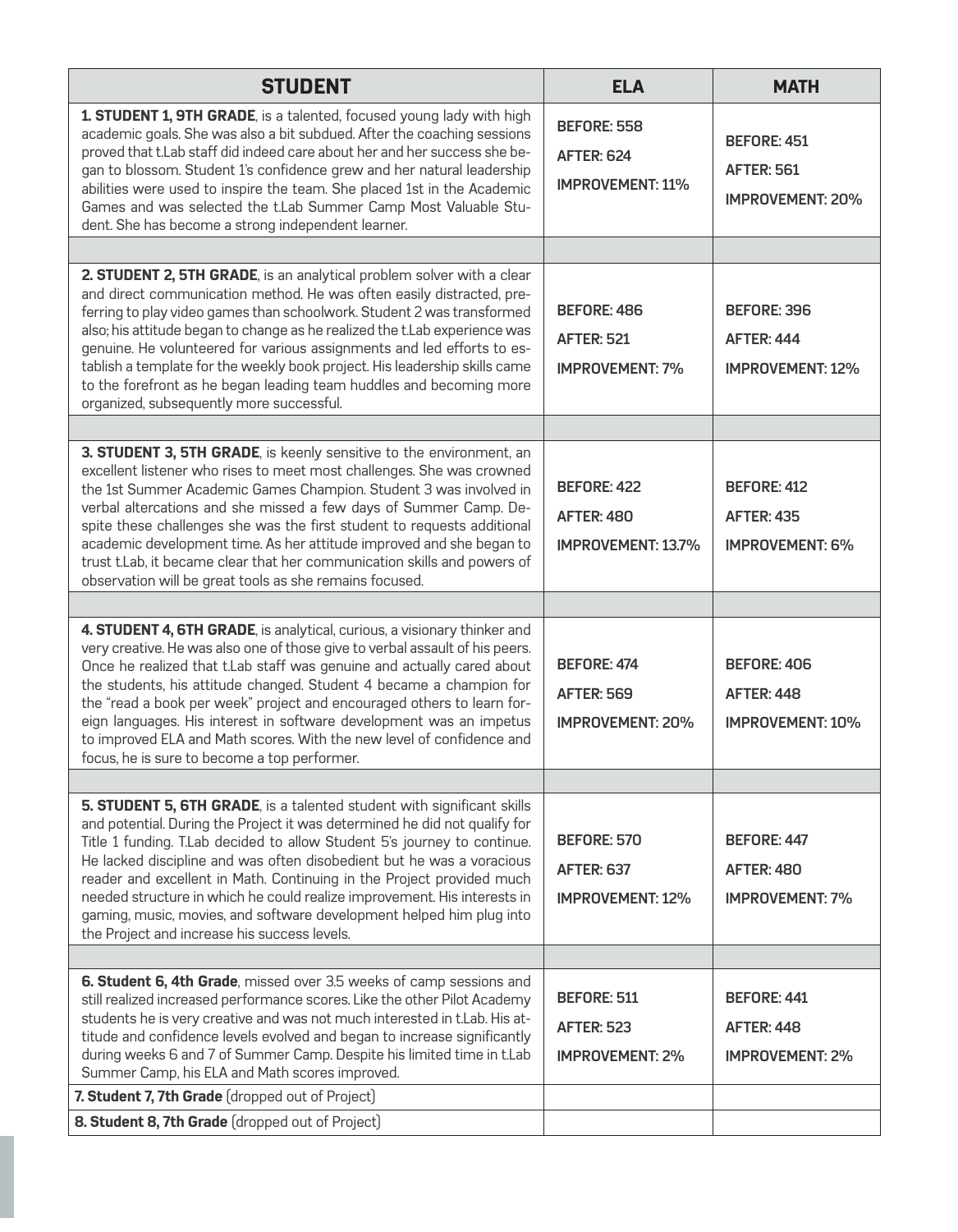#### NEXT STEPS

A rigorous and structured academic environment was established for the summer camp. It included approximately 1500 hours spent by t.Lab staff in professional development with students. In addition approximately 800 hours were spent by Pilot Academy Students in academic development activities.

The prototype has been developed and the results exceeded what we knew they could be. We know students need to be in an environment that will nurture them, make them feel important, teach them and allow them to grow. That's what t.Lab is, it's what t.Lab does.

Another success that our students were rewarded with was being honored by t.Lab at its Annual Golf Outing. The students came to the golf outing because t.Lab picked them up and dropped them back home at their doors. The students also received a tablet computer after keeping scorecards and meeting targeted academic goals.

With the exception of two students, each of our Pilot Students had no desire to return to Pilot Academy. They were pleased with what they accomplished and took pride in what they had learned. The bottom line is, their poor scores, the problems they had communicating, learning, writing—all of their academic woes—are all fixable. Easily fixable.

t.Lab projects that each student can realize grade level competence within six months to 1 year. However, it is paramount that each student be placed in a structured learning environment that fosters a great sense of care for each student and academic rigor. Critical to their future success, while mastering core academic subjects, will be participating in a highly structured and disciplined academic environment with rigorous academic standards.

Bishop Gibert says education is paramount and parents who depend on Public Education or the Media to educate their children are relegating them to lives as slaves, servants or consumers. t.Lab has proven that structure, caring, respect, goal setting, diligence and hope would prepare our students for success and leadership. Really diligence, which is simply doing what is required, creates a sense of hope. And where there is hope, change will occur.